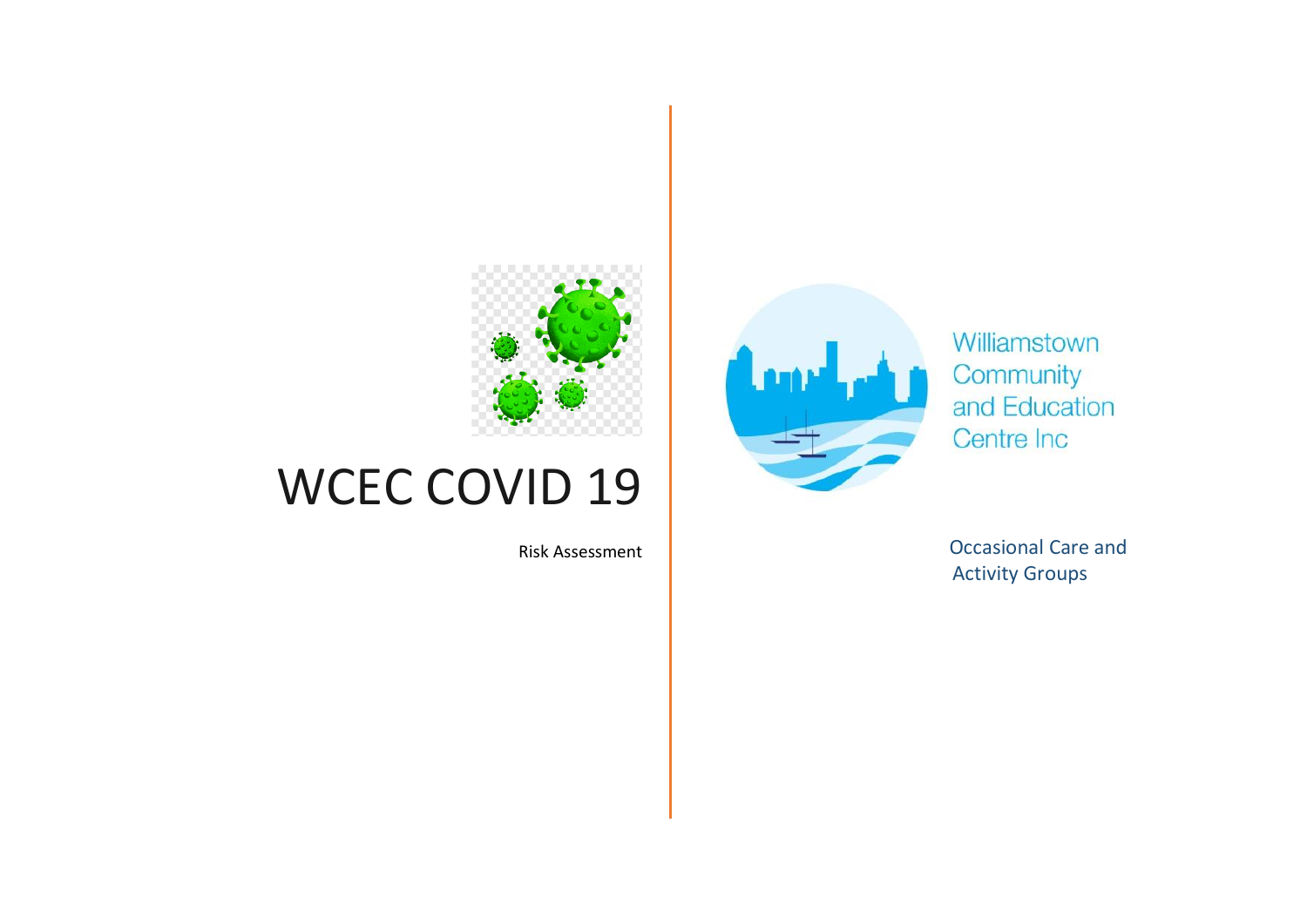| M                | <b>Risk</b>         | <b>Risk Evaluation</b> |                                                                                                     |                                                                              |                             | <b>Risk Controls</b>                                                                                                                                                                                                                                                                                                                                                                                                              |                                                                                                                                                                 | <b>Further Risk Treatments</b>                                                                                                                                                                                     |                                                                         |
|------------------|---------------------|------------------------|-----------------------------------------------------------------------------------------------------|------------------------------------------------------------------------------|-----------------------------|-----------------------------------------------------------------------------------------------------------------------------------------------------------------------------------------------------------------------------------------------------------------------------------------------------------------------------------------------------------------------------------------------------------------------------------|-----------------------------------------------------------------------------------------------------------------------------------------------------------------|--------------------------------------------------------------------------------------------------------------------------------------------------------------------------------------------------------------------|-------------------------------------------------------------------------|
|                  |                     | <b>Consequence</b>     | Likelihood<br>This is the<br>chance of<br>the event<br>happening<br>without<br>managing<br>the risk | <b>Risk Level</b><br>(i.e. without<br>risk controls)                         | How will we manage the risk |                                                                                                                                                                                                                                                                                                                                                                                                                                   | <b>Estimated</b><br><b>Effectiveness of</b><br>our Strategies<br>(i.e. do the proposed<br>management<br>strategies reduce<br>the likelihood of the<br>$risk$ ?) | <b>New Risk</b><br>Level<br>(i.e. with<br>risk<br>controls in<br>place)                                                                                                                                            | <b>Further action needed</b><br><b>Opportunities for</b><br>improvement |
| Washing<br>hands | COVID <sub>19</sub> | Major                  | Moderate<br>to High                                                                                 | Catastroph<br>$ic - not$<br>doing this<br>can see<br>the virus<br>spreading. | $\bullet$                   | Everyone washes<br>hands thoroughly with<br>warm soapy water or<br>using hand sanitiser<br>on arrival.<br>Extra hand washing<br>will need to be done<br>when hands get<br>soiled. - when child<br>touches their face,<br>mouth, nose, eye,<br>ears etc.<br>Washing hands will<br>be demonstrated with<br>children on a regular<br>basis. - appropriate<br>technique.<br>Hand washing will be<br>done OFTEN<br>throughout the day. | The risk will<br>always be<br>present,                                                                                                                          | The risks<br>will<br>always<br>be major.<br>This is<br>due to<br>the virus<br>being<br>highly<br>contagio<br>us.<br>informati<br>on being<br>released<br>on a daily<br>basis,<br>some<br>people<br>and<br>children | Posters demonstrating<br>hand washing techniques.                       |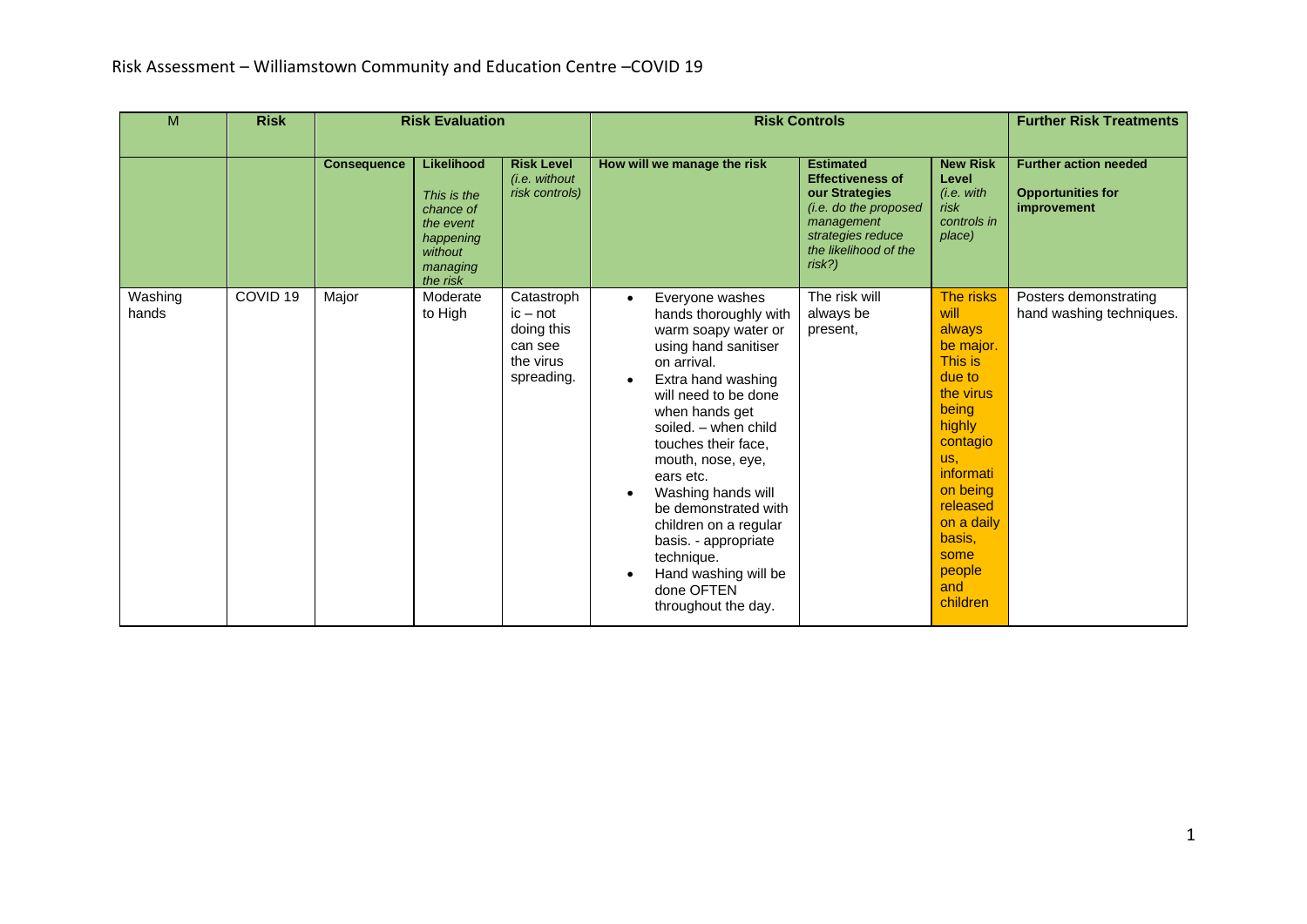| Sandpit   | COVID <sub>19</sub> | Major                                                                                                                                                                        | Moderate<br>to High | <b>High</b> | Sandpit raked and<br>$\bullet$<br>cleaned out at the<br>end of the day.<br>Sandpit left open over<br>$\bullet$<br>night to the elements<br>to assist with the<br>cleaning.<br>Sandpit toys limited<br>$\bullet$<br>and disinfected at the<br>end of the day. | The risk will<br>always be<br>present. Diligence<br>with cleaning. | can be<br>asympto<br>matic<br>and have<br>no<br>symptom<br>s or<br>temperat<br>ure at all. |  |
|-----------|---------------------|------------------------------------------------------------------------------------------------------------------------------------------------------------------------------|---------------------|-------------|--------------------------------------------------------------------------------------------------------------------------------------------------------------------------------------------------------------------------------------------------------------|--------------------------------------------------------------------|--------------------------------------------------------------------------------------------|--|
| Dress ups | COVID <sub>19</sub> | High risk of<br>contaminatio<br>n due to<br>popularity -<br>Virus sticks<br>to fabric.<br>Children<br>touching<br>dress up.<br>Dress ups<br>going over<br>face to put<br>on. | <b>High Risk</b>    | Major       | No dress ups - temporary                                                                                                                                                                                                                                     | The risk will<br>always be present                                 |                                                                                            |  |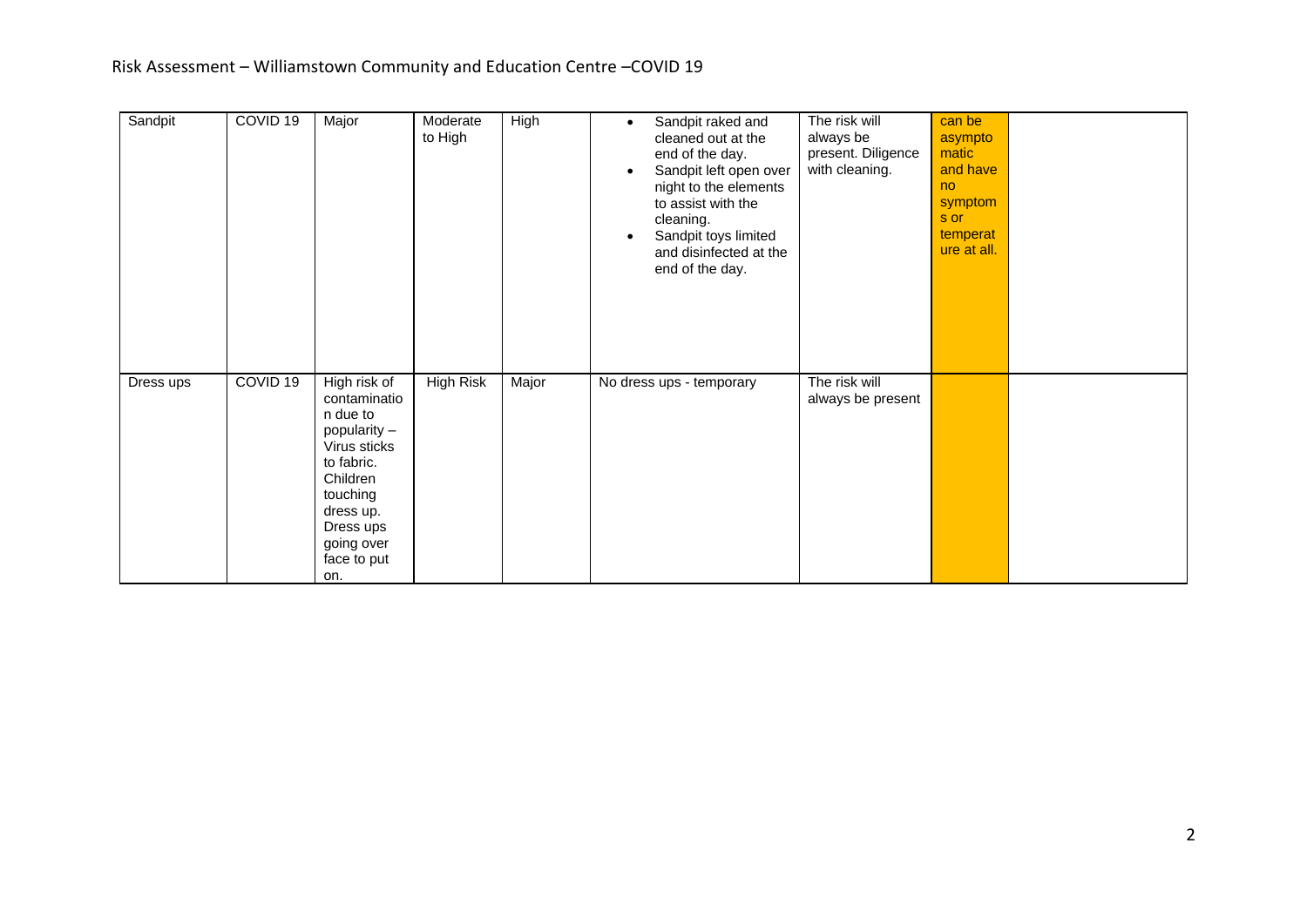| Toys (blocks,<br>puzzles, cars,<br>dolls etc.) |                     | Major risk of<br>contaminatio<br>n due to<br>popularity.<br>Children<br>always using<br>their hands<br>to play.<br>Putting the<br>toys near<br>their face<br>and mouth.<br>Putting<br>equipment in<br>mouth | High  | Major | $\bullet$<br>$\bullet$<br>$\bullet$ | Wash hands before<br>and after playing with<br>different play<br>stations.<br>Toys to be washed<br>on a daily basis.<br>Toys to be washed if<br>soiled - been in<br>mouth, sneezed on<br>etc.<br>Children encouraged<br>to wash hands<br>regularly. | The risk will<br>always be<br>present. |  |
|------------------------------------------------|---------------------|-------------------------------------------------------------------------------------------------------------------------------------------------------------------------------------------------------------|-------|-------|-------------------------------------|-----------------------------------------------------------------------------------------------------------------------------------------------------------------------------------------------------------------------------------------------------|----------------------------------------|--|
| Playdough/<br>clay                             | COVID <sub>19</sub> | High risk of<br>contaminatio<br>n due to<br>popularity.<br>Children<br>using hands.<br>Children<br>putting<br>playdough in<br>mouth.<br>Children<br>sneezing<br>into<br>playdough.<br>Cannot be<br>washed.  | Major | Major | $\bullet$                           | No Playdough -<br>temporary                                                                                                                                                                                                                         | The risk will<br>always be<br>present. |  |
| Drawing/painti<br>ng/pasting<br>instruments    | COVID <sub>19</sub> | High risk due<br>to popularity<br>$-$ in mouth<br>-touched                                                                                                                                                  | Major | Major | $\bullet$<br>$\bullet$              | Writing instruments<br>cleaned on a regular<br>basis throughout the<br>day.<br>Children to wash<br>hands before and<br>after using the writing<br>materials.                                                                                        | The risk will<br>always be present     |  |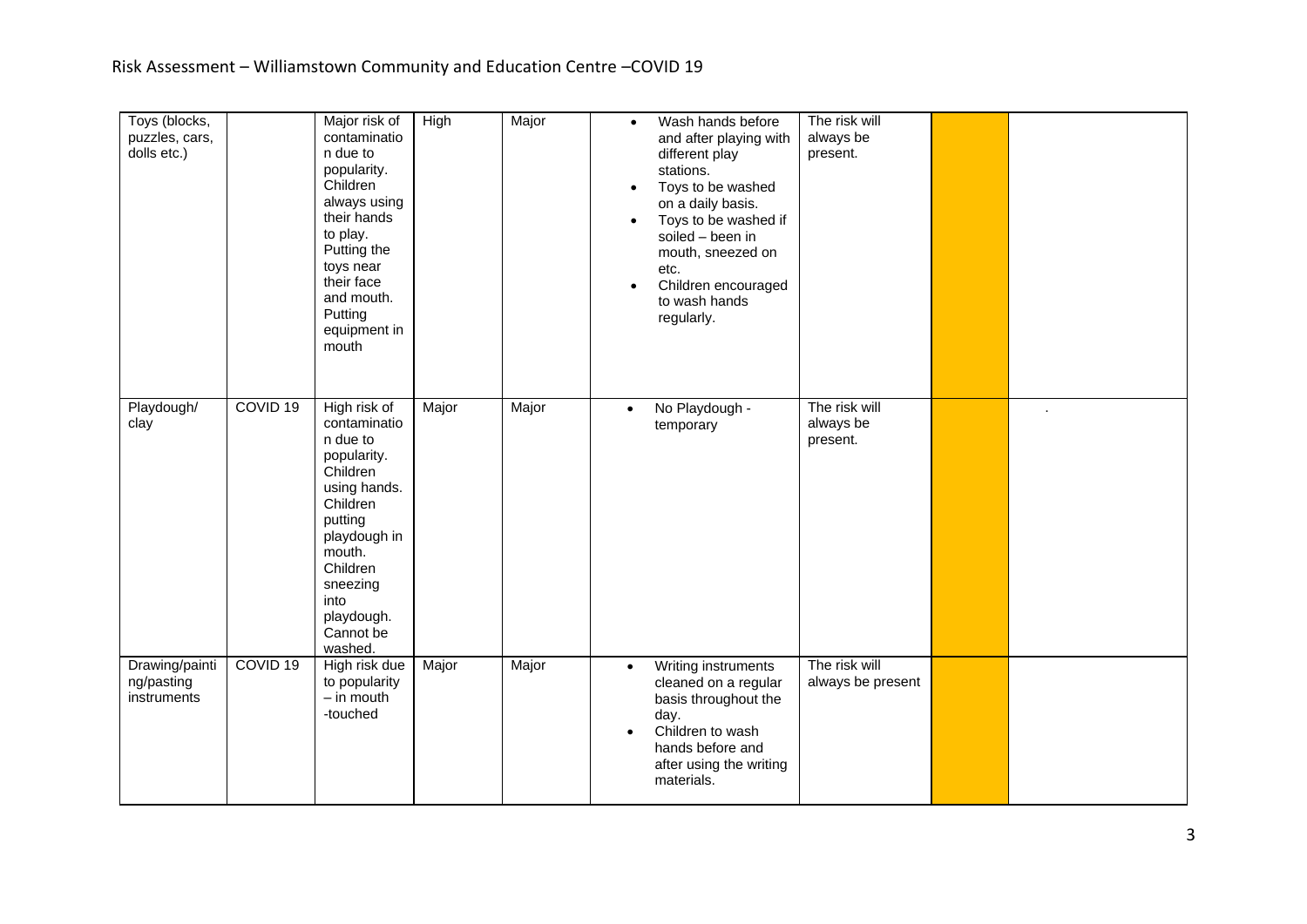| External<br>incursions/visi<br>tors |                     | Low to<br>moderate<br>(unless the<br>person is<br>$infected =$<br>high)         | Major $-$<br>that a<br>visitor<br>could<br>potentially<br>spread the<br>virus | Major    | $\bullet$                                        | Do not allow external<br>visitors to childcare.                                                                                                                                                                                                                                                                   | The risk will<br>always be present |  |
|-------------------------------------|---------------------|---------------------------------------------------------------------------------|-------------------------------------------------------------------------------|----------|--------------------------------------------------|-------------------------------------------------------------------------------------------------------------------------------------------------------------------------------------------------------------------------------------------------------------------------------------------------------------------|------------------------------------|--|
| Sign in book                        | COVID <sub>19</sub> | Low to<br>moderate                                                              | Moderate                                                                      | Moderate | $\bullet$<br>$\bullet$<br>$\bullet$<br>$\bullet$ | Staff/parent to sign<br>children in and out on<br>arrival and departure.<br>Hand sanitiser to be<br>placed next to sign in<br>book. Parents to<br>hand sanitise before<br>signing in.<br>Sterilise pen at the<br>beginning and end of<br>each sessions.<br>Staff to wash hands<br>before and after<br>signing in. | The risk will<br>always be present |  |
| Door Handles                        |                     | Moderate to<br>High (as the<br>virus can<br>remain on<br>metal for 7-9<br>days, | Major                                                                         | Major    | $\bullet$                                        | Keep doors open to<br>play areas, if<br>possible, during<br>session<br>Keep toilet door open<br>during session                                                                                                                                                                                                    | The risk will<br>always be present |  |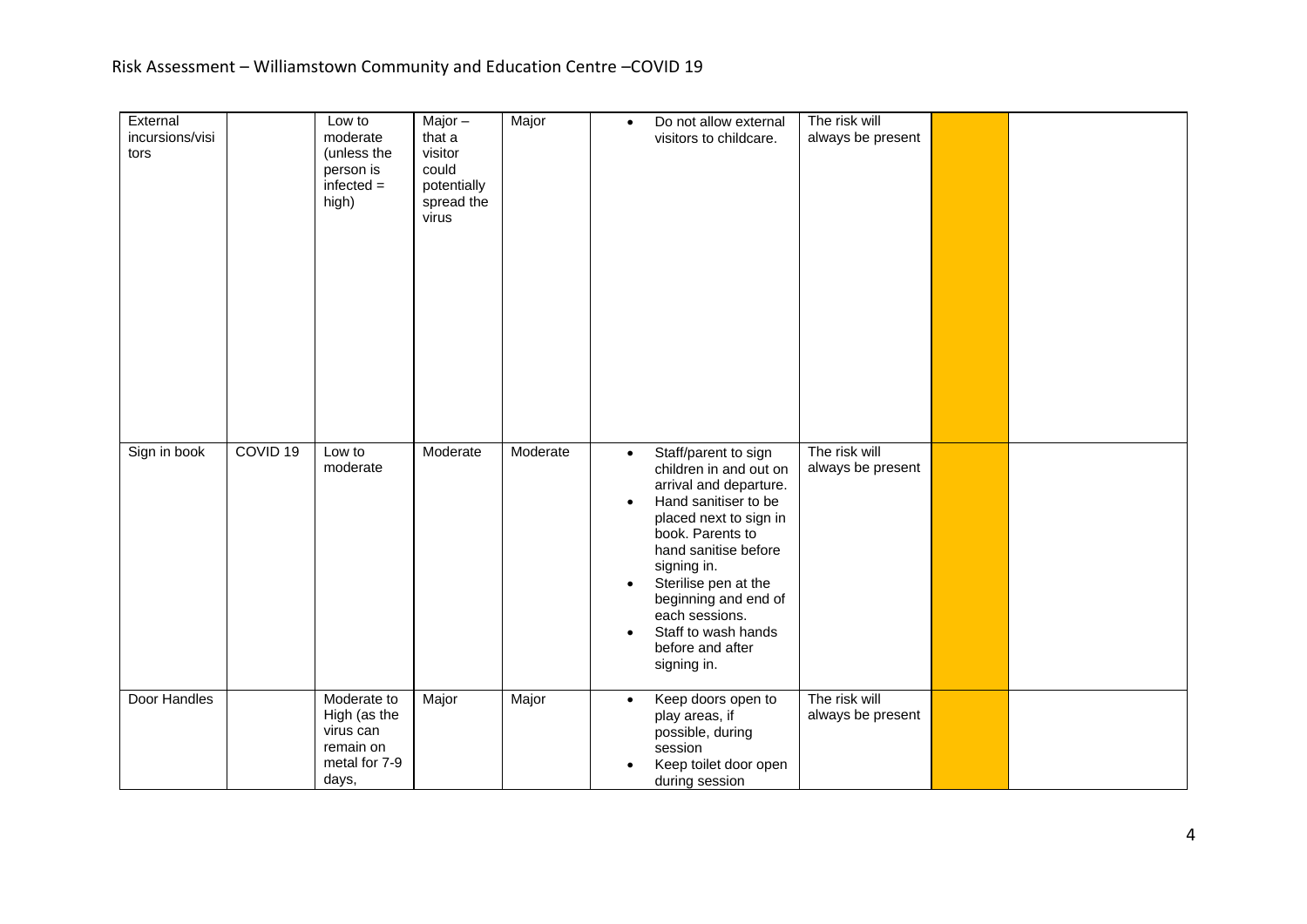|                                        |                     |                                                                                                                                    |       |                                             | $\bullet$<br>$\bullet$ | If opening or closing<br>doors sterilise door<br>knobs after use<br>Wash hands before<br>and after using. |                                    |  |
|----------------------------------------|---------------------|------------------------------------------------------------------------------------------------------------------------------------|-------|---------------------------------------------|------------------------|-----------------------------------------------------------------------------------------------------------|------------------------------------|--|
| Light switches                         | COVID <sub>19</sub> | Moderate to<br>High (as the<br>virus<br>remains on<br>surfaces for<br>periods of<br>time)                                          | Major | Major                                       | $\bullet$              | Wash hands before<br>and after using.<br>To sterilise switch<br>after use.                                | The risk will<br>always be present |  |
| Remote<br>control to<br>heater/air con | COVID <sub>19</sub> | Moderate to<br>High (as the<br>virus<br>remains on<br>surfaces for<br>periods of<br>time)                                          |       |                                             | $\bullet$              | Wash hands before<br>and after using.<br>To sterilise control<br>panel after use.                         | The risk will<br>always be present |  |
| Room phones                            | COVID <sub>19</sub> | High (as the<br>virus<br>remains on<br>surfaces for<br>periods of<br>time)<br>Phones are<br>placed near<br>mouth, nose<br>and face |       |                                             | $\bullet$<br>$\bullet$ | Wash hands after<br>use.<br>If can: wash before<br>dialling out.<br>Sterilise phone after<br>using.       | The risk will<br>always be present |  |
| Children's<br>bathroom taps            | COVID <sub>19</sub> | High (as the<br>virus<br>remains on<br>metal for up<br>to $7 - 9$ days)<br>and these<br>may contain<br>traces of<br>bodily fluids  |       |                                             | $\bullet$              | To sterilise on a<br>regular basis- (every<br>2 hours) or as<br>required                                  | The risk will<br>always be present |  |
| Pick up, drop<br>off of children       | COVID <sub>19</sub> | High<br>Due to<br>parents,<br>caregivers,                                                                                          | major | Major $-$<br>infecting<br>one<br>another if | $\bullet$              | In foyer while<br>maintaining social<br>distancing                                                        | The risk will<br>always be present |  |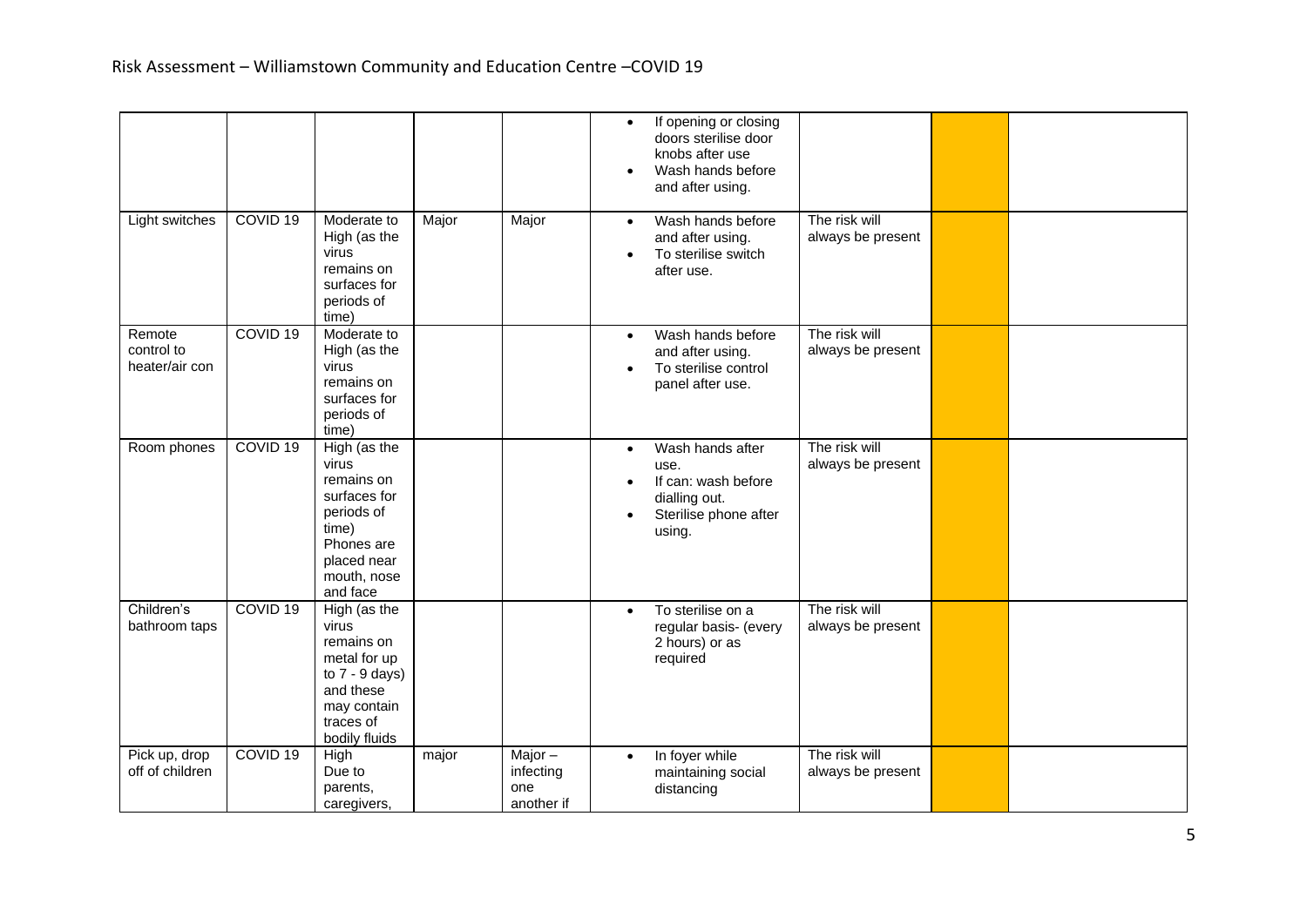|                |                     | grandparent<br>s & children<br>gathered in<br>one area. |       | anyone<br>potentially<br>has the<br>virus. | Families not to enter<br>$\bullet$<br>childcare room<br>Hand over child at the<br>door.<br>Check temperatures<br>$\bullet$<br>Children to hand<br>sanitise upon arrival<br>and departure<br>Sanitise pens, bench,<br>$\bullet$<br>book in area<br>Gloves worn by staff<br>$\bullet$<br>when collecting<br>bags/drink<br>bottles/nappies.<br>Limit of one adult to<br>$\bullet$<br>drop off/pick up child |                                    |  |
|----------------|---------------------|---------------------------------------------------------|-------|--------------------------------------------|----------------------------------------------------------------------------------------------------------------------------------------------------------------------------------------------------------------------------------------------------------------------------------------------------------------------------------------------------------------------------------------------------------|------------------------------------|--|
| <b>Toilets</b> | COVID <sub>19</sub> | $High - Due$<br>to bodily<br>fluids                     | Major | Major                                      | Sterilise often<br>$\bullet$<br>throughout the day<br>using disposable<br>gloves and<br>disposable cloth.<br>Remind children of<br>$\bullet$<br>hygiene when using<br>the toilet<br>Staff to wipe up any<br>$\bullet$<br>accidents/mishaps as<br>soon as they notice it<br>and use disposable<br>gloves.                                                                                                 | The risk will<br>always be present |  |
| Staff clothing | COVID <sub>19</sub> |                                                         |       |                                            | Gloves to be used<br>$\bullet$<br>only once - to wash<br>hands after use.<br>Remove used gloves<br>$\bullet$<br>from hands by folding<br>the 'outside in on<br>themselves'<br>Masks - to use if<br>$\bullet$<br>deemed necessary or<br>as an individual<br>preference - to be                                                                                                                            | The risk will<br>always be present |  |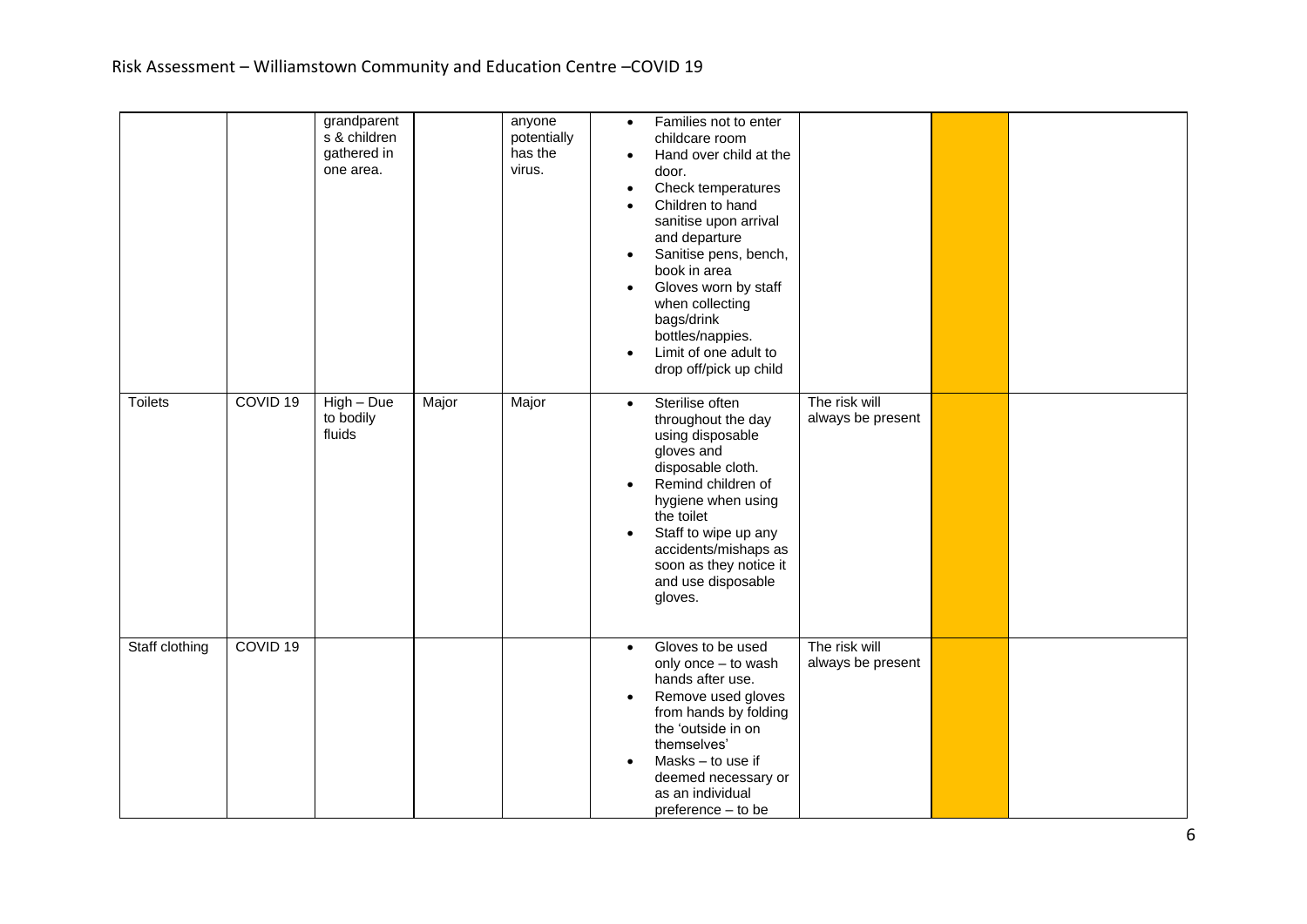|                      |                     |                                                                                                                                                                                                                                                                              |                                                                           |       | $\bullet$                                        | removed if moist and<br>washed on a regular<br>basis. To be worn,<br>completely covering<br>nose and mouth.<br>Not to be worn<br>around neck and put<br>back onto face. Wash<br>hands before and<br>after putting on and<br>removing mask.<br>Aprons-to protect<br>clothing as an<br>individual preference.<br>Wash hands after<br>removing. Place in<br>plastic bag and<br>washed.                                                                |                                    |  |
|----------------------|---------------------|------------------------------------------------------------------------------------------------------------------------------------------------------------------------------------------------------------------------------------------------------------------------------|---------------------------------------------------------------------------|-------|--------------------------------------------------|----------------------------------------------------------------------------------------------------------------------------------------------------------------------------------------------------------------------------------------------------------------------------------------------------------------------------------------------------------------------------------------------------------------------------------------------------|------------------------------------|--|
| Social<br>distancing | COVID <sub>19</sub> | $High - due$<br>to the age of<br>children-<br>Children too<br>young to<br>understand:<br>social<br>distancing,<br>: To<br>continually<br>practice<br>correct<br>hygiene<br>practices.<br>:To prevent<br>spittle<br>coming out<br>of mouth<br>:Needing<br>adult<br>assistance | Major $-$<br>sharing the<br>virus<br>through<br>less social<br>distancing | Major | $\bullet$<br>$\bullet$<br>$\bullet$<br>$\bullet$ | Staff to keep 1.5m<br>whenever possible<br>Aim for children to<br>remain 1.5m from<br>staff<br>Encourage children to<br>remain 1.5m from<br>each other when<br>playing, encourage<br>this by<br>- setting up of<br>resources.<br>$-$ seating<br>arrangements at<br>table.<br>-seating marks (X) at<br>activities to indicate<br>the number of<br>children to play<br>Strategically placing<br>chairs in order to<br>encourage social<br>distancing | The risk will<br>always be present |  |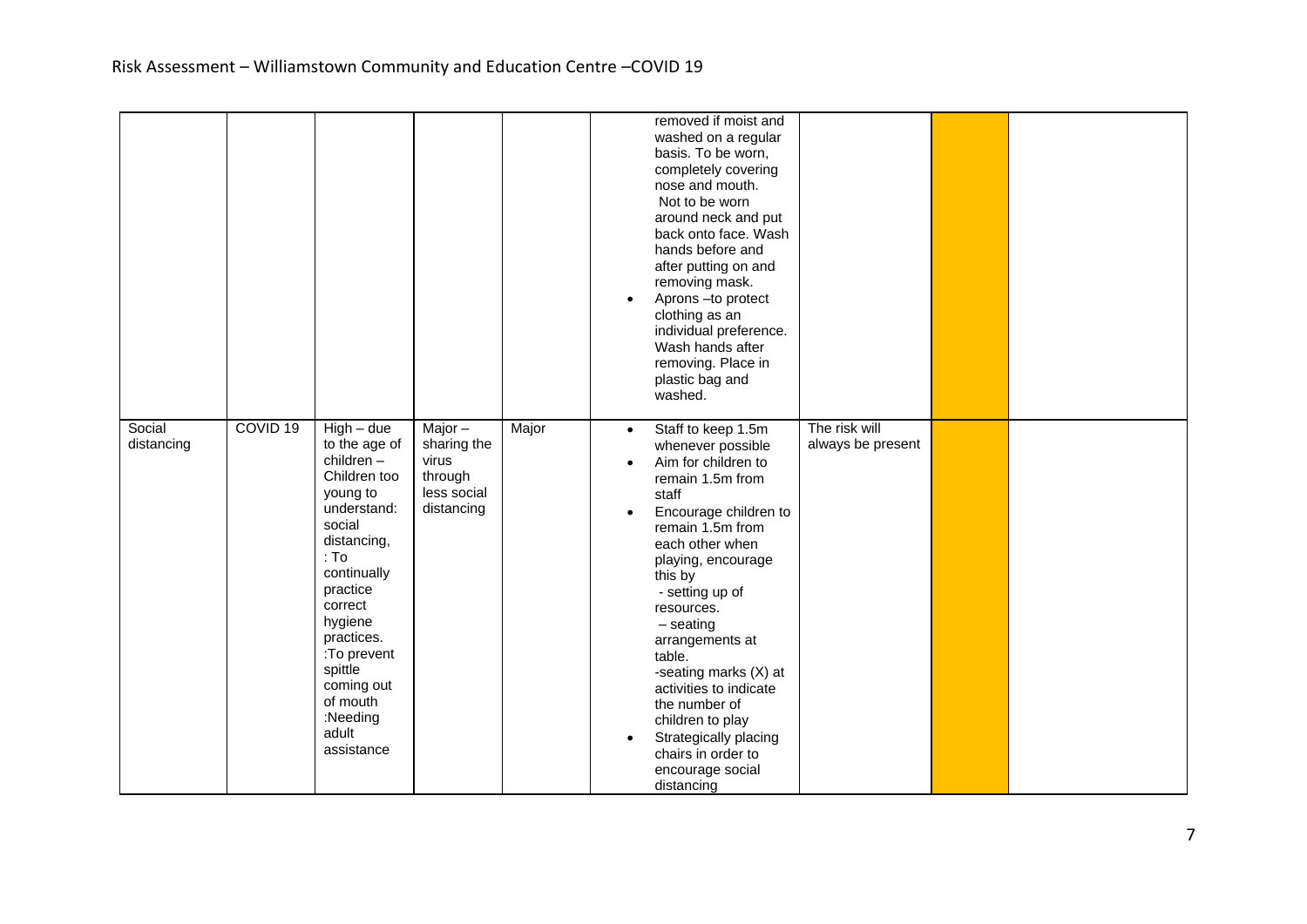|                                     |                     |          |                                                                                                                                                                                        |       | Staff have their<br>$\bullet$<br>break time at different<br>times to other centre<br>staff.                                                                                                                                                                                                                                                                                                                                               |
|-------------------------------------|---------------------|----------|----------------------------------------------------------------------------------------------------------------------------------------------------------------------------------------|-------|-------------------------------------------------------------------------------------------------------------------------------------------------------------------------------------------------------------------------------------------------------------------------------------------------------------------------------------------------------------------------------------------------------------------------------------------|
| <b>Staff breaks</b>                 | COVID <sub>19</sub> | Moderate | Major                                                                                                                                                                                  | Major | The risk will<br>Staff to wash their<br>$\bullet$<br>always be present<br>hands prior to and<br>after eating<br>Staff clean and<br>sterilise the table that<br>they were eating at                                                                                                                                                                                                                                                        |
| Temperature<br>checks               | COVID <sub>19</sub> | Moderate | Minor $-$ as<br>often<br>children<br>can be<br>asymptom<br>atic and<br>have no<br>symptoms<br>or<br>temperatur<br>e at all.<br>However, it<br>can help in<br>some<br>circumstan<br>ces |       | The risk will<br>Temperature checks<br>$\bullet$<br>of all children and<br>always be present<br>staff will be taken<br>upon arrival.<br>Any temperature<br>above 37.5 will result<br>in needing to leave<br>the service<br>Do temperature<br>$\bullet$<br>checks every 2 hours.<br>Staff to wash/sanitise<br>hands after taking<br>each child's<br>temperature                                                                            |
| <b>Unwell staff</b><br>and children | COVID <sub>19</sub> | High     | Major - not<br>following<br>this can<br>have ill<br>staff/childr<br>en attend.                                                                                                         | Major | No unwell children or<br>The risk will<br>$\bullet$<br>staff will be allowed at<br>always be present<br>the centre<br>Children who fall in<br>$\bullet$<br>during the session<br>will need to be<br>separated from the<br>group, caregivers<br>called immediately,<br>and the child goes<br>home as soon as<br>possible.<br>Staff who fall ill during<br>$\bullet$<br>session will need to<br>go home immediately<br>or be separated from |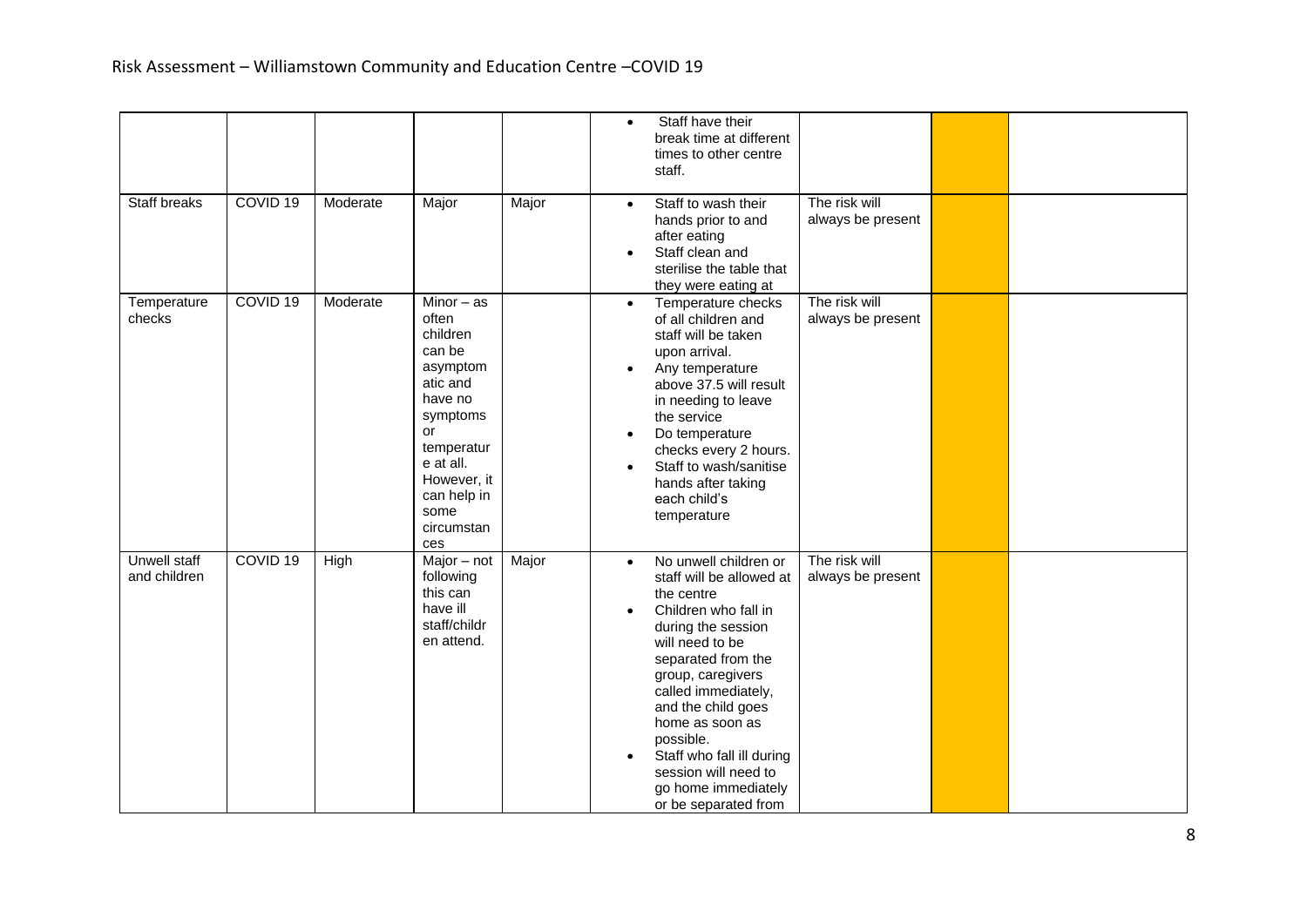|                                            |                     |                                                                                 |                                                                                       |       | the group and<br>replacement staff<br>brought in as quickly<br>as possible.                                                                                                                                                                                                                                                                |                                    |  |
|--------------------------------------------|---------------------|---------------------------------------------------------------------------------|---------------------------------------------------------------------------------------|-------|--------------------------------------------------------------------------------------------------------------------------------------------------------------------------------------------------------------------------------------------------------------------------------------------------------------------------------------------|------------------------------------|--|
| <b>Books</b>                               | COVID <sub>19</sub> | Moderate                                                                        | Major                                                                                 |       | Staff to wash/sanitise<br>$\bullet$<br>their hands before<br>getting a book. Staff<br>to read book with<br>child/ren<br>Staff to wash their<br>$\bullet$<br>hands after reading<br>book.                                                                                                                                                   | The risk will<br>always be present |  |
| Personal<br>Hygiene                        | COVID <sub>19</sub> | High                                                                            | Major as it<br>spreads<br>through<br>coughing,<br>sneezing<br>and<br>blowing<br>noses |       | Teach children<br>$\bullet$<br>appropriate hygiene<br>Monitor/observe<br>children when they do<br>cough, sneeze, and<br>blow their nose, etc.<br>so that they do it<br>correctly and<br>appropriate hygiene<br>is used after (refer to<br>washing hands, etc.)<br>Posters are displayed<br>$\bullet$<br>in prominent areas as<br>reminders | The risk will<br>always be present |  |
| Outdoor<br>Climbing<br>Equipment/bik<br>es | COVID <sub>19</sub> | Moderate to<br>High (as the<br>virus can<br>remain on<br>metal for 7-9<br>days) | Major                                                                                 | Major | Climbing equipment<br>$\bullet$<br>and bikes to be<br>sprayed with<br>disinfectant at the<br>end of the day.                                                                                                                                                                                                                               | The risk will<br>always be present |  |
| Outdoor toys:<br>sand pit toys:            | COVID <sub>19</sub> | Moderate                                                                        | Major                                                                                 | Major | Toys to be sprayed<br>$\bullet$<br>with disinfectant.<br>Wash hands when<br>completed                                                                                                                                                                                                                                                      | The risk will<br>always be present |  |
| Flu shots                                  | COVID <sub>19</sub> | High                                                                            | Major $-$<br>this will<br>avoid staff<br>and<br>children                              |       | All staff, children and<br>$\bullet$<br>families are<br>encouraged to get<br>their flu shot                                                                                                                                                                                                                                                | The risk will<br>always be present |  |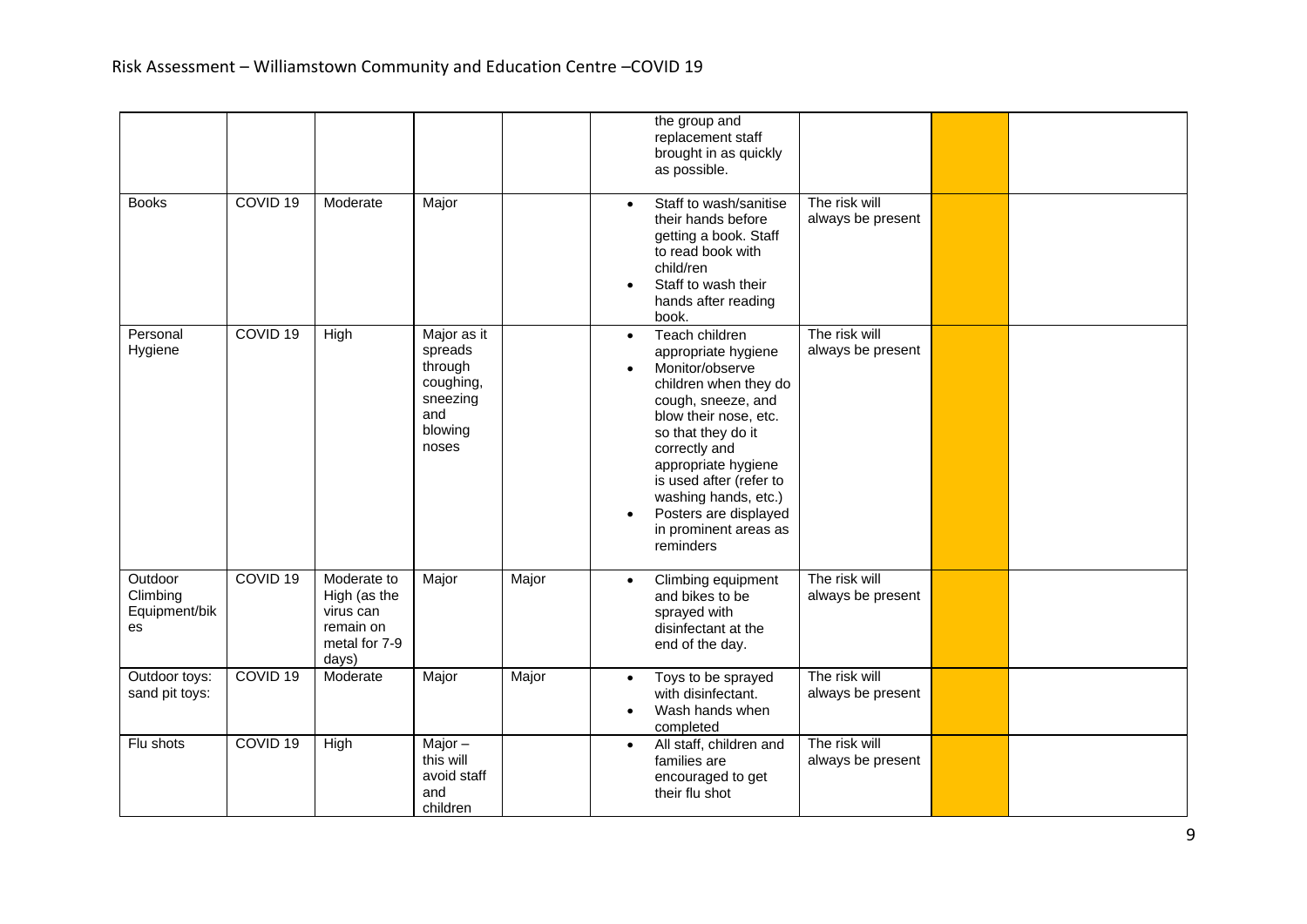|                       |                     |                                                                                                                                                                                   | potentially<br>needing to<br>go to<br>hospital<br>(with the<br>flu) and<br>use<br>hospital<br>resources<br>or to catch<br>the virus at<br>the<br>hospital. |       |                                                                                                                                                                                                                                                                                                                                                                                                                                                                                                                                                                                                                    |
|-----------------------|---------------------|-----------------------------------------------------------------------------------------------------------------------------------------------------------------------------------|------------------------------------------------------------------------------------------------------------------------------------------------------------|-------|--------------------------------------------------------------------------------------------------------------------------------------------------------------------------------------------------------------------------------------------------------------------------------------------------------------------------------------------------------------------------------------------------------------------------------------------------------------------------------------------------------------------------------------------------------------------------------------------------------------------|
| Applying first<br>aid | COVID <sub>19</sub> | <b>High</b>                                                                                                                                                                       | Major-<br>potential to<br>spread<br>As the<br>1.5m rule<br>won't be<br>able to be<br>adhered to                                                            |       | The risk will<br>Staff to wear gloves<br>$\bullet$<br>always be present<br>and if necessary a<br>mask.<br>Staff and child to<br>$\bullet$<br>wash their hands<br>following first aid.                                                                                                                                                                                                                                                                                                                                                                                                                              |
| Eating                |                     | High (due to<br>children who<br>may talk with<br>food in their<br>mouth, spill<br>or spread<br>items from<br>their lunch<br>boxes, sit<br>too close to<br>their friends,<br>etc.) | Major                                                                                                                                                      | Major | Spread children out when<br>$\bullet$<br>eating<br>Eat outside whenever<br>$\bullet$<br>possible<br>When numbers grow<br>$\bullet$<br>consider eating in shifts -<br>half play outside whilst the<br>other group eat and then<br>swap over.<br>Ensure children wash<br>$\bullet$<br>their hands thoroughly<br>before and after eating<br>Sterilise areas where<br>$\bullet$<br>children will eat prior to<br>and after eating<br>Staff to eat their food<br>$\bullet$<br>1.5m from anyone else<br>Staff to wash hands<br>$\bullet$<br>before and after children<br>are eating and/or they are<br>eating themselves |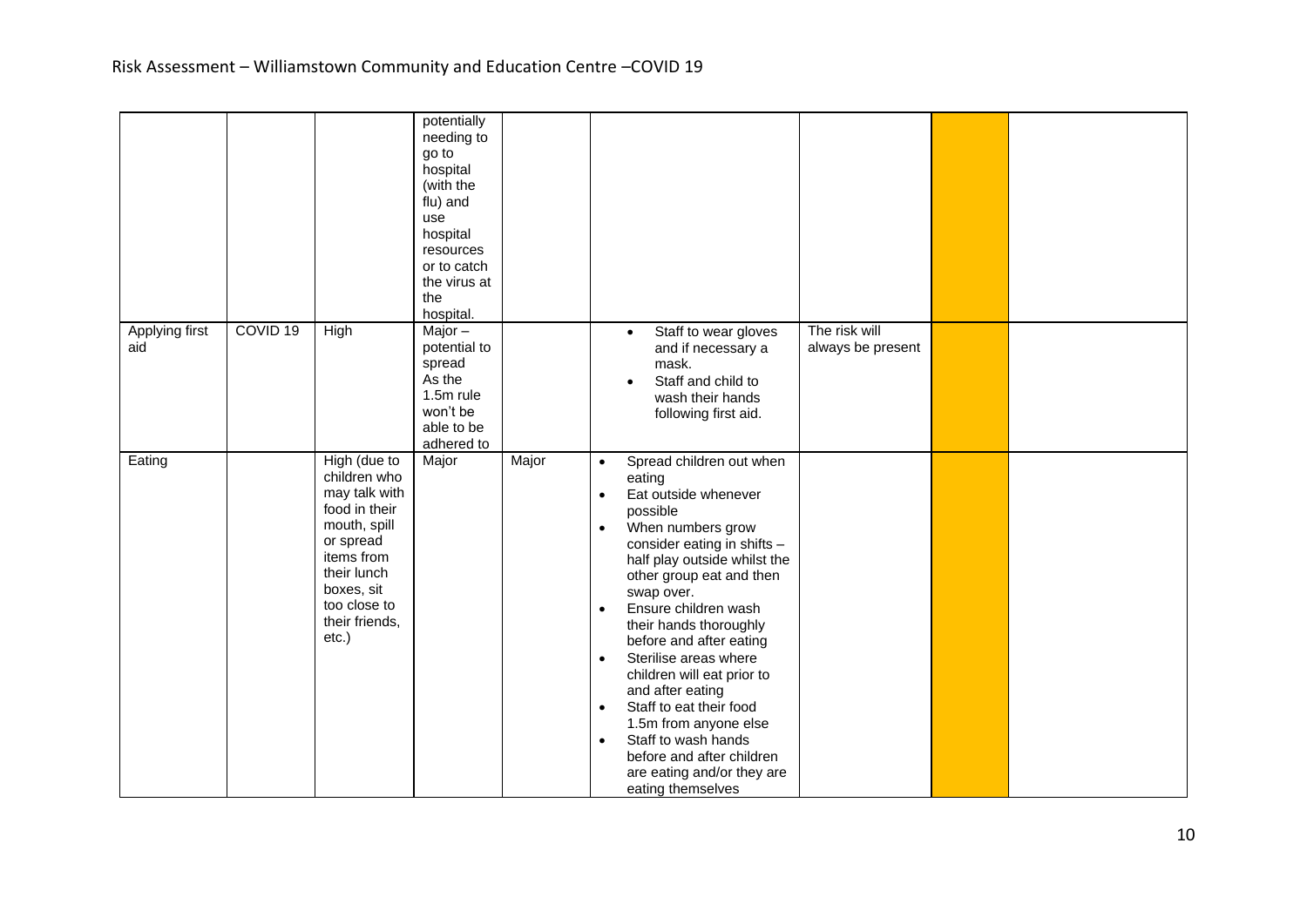| Upset child                                | COVID <sub>19</sub> | High     | Major as<br>breeching<br>1.5m rule | Major                                                                               | To console child -<br>$\bullet$<br>turn child outwards<br>on your lap<br>Wear gloves and<br>$\bullet$<br>mask if necessary<br>Wash/sanitise hands<br>after consoling the<br>child                                                                                                                                                                                                                                                                     | The risk will<br>always be present |  |
|--------------------------------------------|---------------------|----------|------------------------------------|-------------------------------------------------------------------------------------|-------------------------------------------------------------------------------------------------------------------------------------------------------------------------------------------------------------------------------------------------------------------------------------------------------------------------------------------------------------------------------------------------------------------------------------------------------|------------------------------------|--|
| Staff<br>members<br>leaving the<br>service | COVID <sub>19</sub> | Moderate | Major                              | Major $-$<br>virus can<br>stay on<br>materials<br>such as<br>clothing<br>and shoes. | Wash hands<br>$\bullet$<br>Disinfect mobile<br>phone<br>Place personal<br>$\bullet$<br>items; bag, jacket etc<br>in back storage area<br>or in credenza<br>Drive home using<br>$\bullet$<br>disposable gloves<br>Clean and disinfect<br>$\bullet$<br>mobile phone and<br>personal items<br>Leave clothing in<br>laundry - wash on a<br>hot water cycle<br>Leave shoes out the<br>front. Disinfect shoes<br>Have shower and<br>$\bullet$<br>wash hair. | The risk will<br>always be present |  |
| Cleaning at<br>the end of<br>session       | COVID <sub>19</sub> | High     | Major                              | Major                                                                               | Tables wiped over<br>$\bullet$<br>Climbing equipment<br>$\bullet$<br>/bikes sprayed with<br>disinfectant<br>Toys inside/outside<br>$\bullet$<br>washed - put outside<br>to dry<br>Disposable cloths<br>$\bullet$<br>thrown away<br>Paint/Paste brushes<br>$\bullet$<br>cleaned<br>Textas/drawing<br>$\bullet$<br>equipment wiped<br>over<br>Puzzles wiped over                                                                                        | The risk will<br>always be present |  |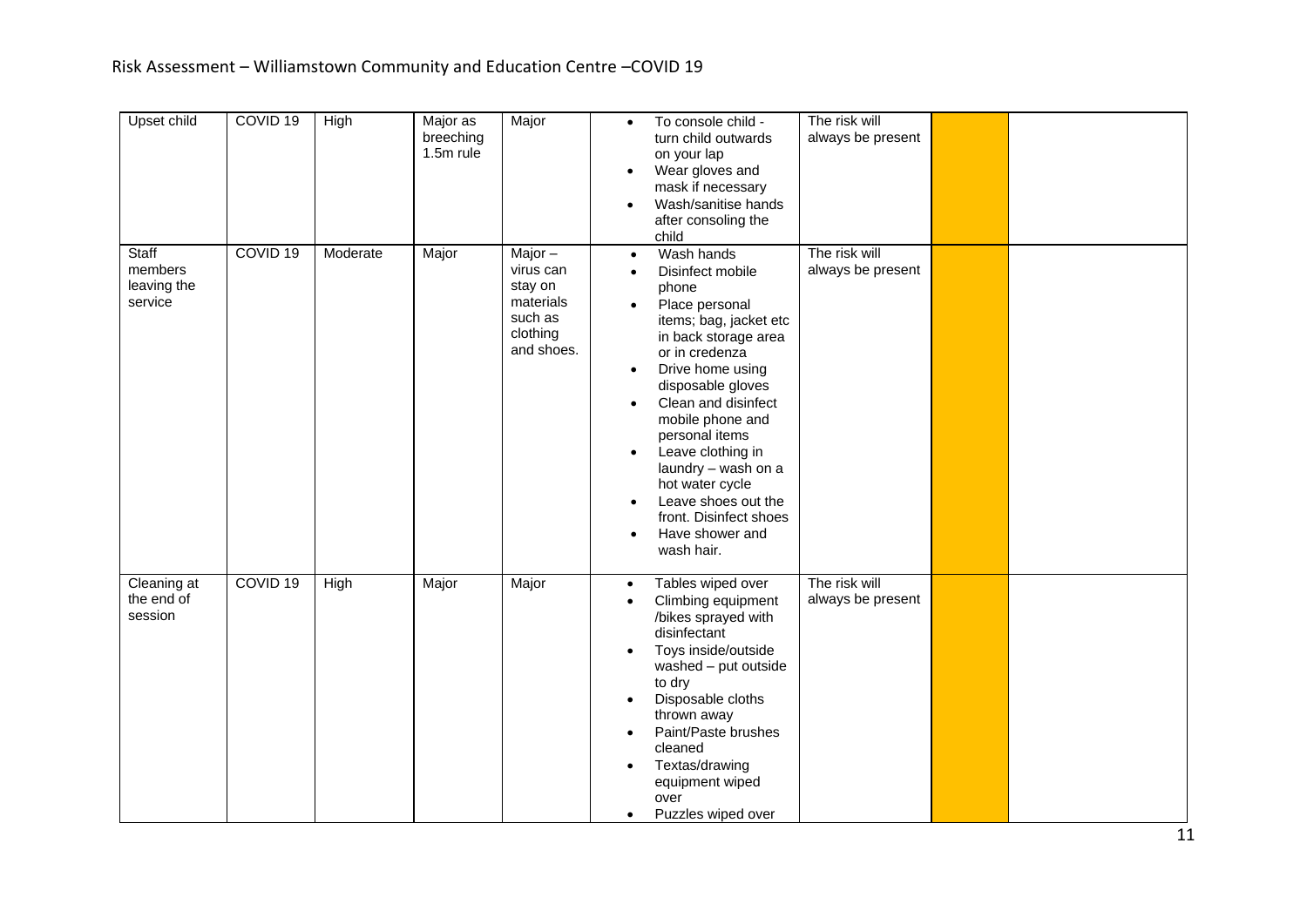|                          |                                                                               |         |                  | $\bullet$                                        | Gloves to be worn<br>Hands to be washed<br>after cleaning regime                                                                                                                                                                                                                                                                                                                                                                                                                                                   |  |  |
|--------------------------|-------------------------------------------------------------------------------|---------|------------------|--------------------------------------------------|--------------------------------------------------------------------------------------------------------------------------------------------------------------------------------------------------------------------------------------------------------------------------------------------------------------------------------------------------------------------------------------------------------------------------------------------------------------------------------------------------------------------|--|--|
| Professional<br>Cleaning |                                                                               |         |                  | $\bullet$<br>$\bullet$                           | Professional clean<br>will be conducted<br>after each session.<br>Cleaner to clean all<br>hard surfaces, high<br>touch areas, tables,<br>benches, toilets,<br>sinks, windows at the<br>end of each day<br>children have<br>attended.                                                                                                                                                                                                                                                                               |  |  |
| Suspected<br>case        | Extreme-<br>this has<br>potential to<br>spread<br>through<br>whole<br>centre. | Extreme | Catastroph<br>ic | $\bullet$<br>$\bullet$<br>$\bullet$<br>$\bullet$ | Remove the<br>child/staff member<br>immediately to an<br>area of isolation<br>Any staff member in<br>attendance needs to<br>wear appropriate<br><b>PPE</b><br>Child/staff member<br>must leave the<br>service as soon as<br>possible and seek<br>appropriate medical<br>advice<br>If positive to COVID-<br>19, they cannot return<br>until they have had a<br>negative test result<br><b>Contact DHHS</b><br>on 1300 651 160 to<br>discuss what to do<br>next if you think a<br>child, student or staff<br>member: |  |  |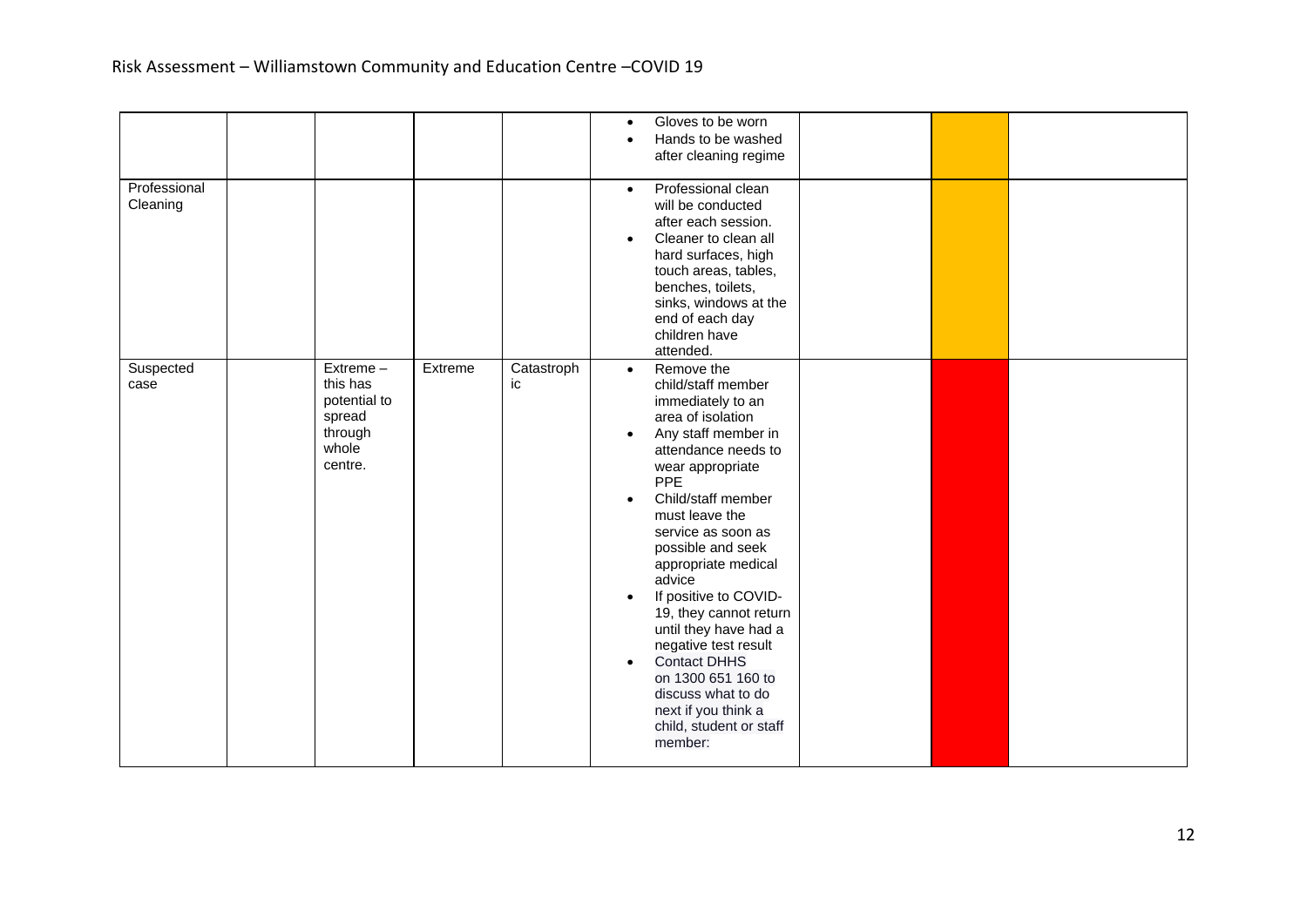| If there is a       | Extreme-     | Extreme | Catastroph | Occasional care must<br>$\bullet$          |
|---------------------|--------------|---------|------------|--------------------------------------------|
| case of             | this has     |         | ic         | close immediately                          |
| COVID-19            | potential to |         |            | <b>ACECQA</b> and authorities<br>$\bullet$ |
|                     | spread       |         |            | notified                                   |
|                     | through      |         |            | Registered industrial<br>$\bullet$         |
|                     | whole        |         |            | cleaning company to do                     |
|                     | centre.      |         |            | thorough virus-free                        |
|                     |              |         |            | cleaning                                   |
|                     |              |         |            | All staff and children to<br>$\bullet$     |
|                     |              |         |            | undergo COVID-19                           |
|                     |              |         |            | testing                                    |
|                     |              |         |            | Follow any other<br>$\bullet$              |
|                     |              |         |            | directions from                            |
|                     |              |         |            | government bodies/                         |
|                     |              |         |            | health departments                         |
|                     |              |         |            | Seek advice from DHHS<br>$\bullet$         |
|                     |              |         |            | on 1300 651 160 if you                     |
|                     |              |         |            | believe a child or staff                   |
|                     |              |         |            | member at your service:                    |
|                     |              |         |            | Has a confirmed<br>$\triangleright$        |
|                     |              |         |            | case of coronavirus                        |
|                     |              |         |            | $(COVID-19)$                               |
|                     |              |         |            | Is in close contact<br>$\triangleright$    |
|                     |              |         |            | with someone with                          |
|                     |              |         |            | a confirmed case                           |
|                     |              |         |            | You must report a<br>$\bullet$             |
|                     |              |         |            | confirmed case of                          |
|                     |              |         |            | coronavirus (COVID-19)                     |
|                     |              |         |            | involving a child                          |
|                     |              |         |            | attending your service to                  |
|                     |              |         |            | the Victorian Regulatory                   |
|                     |              |         |            | Authority. This is                         |
|                     |              |         |            | required by National Law                   |
|                     |              |         |            | and Regulations                            |
|                     |              |         |            | governing all early                        |
|                     |              |         |            | childhood education and                    |
|                     |              |         |            | care services.                             |
|                     |              |         |            |                                            |
| COVID <sub>19</sub> | Update       |         |            |                                            |
| Policy              | when         |         |            |                                            |
|                     | available.   |         |            |                                            |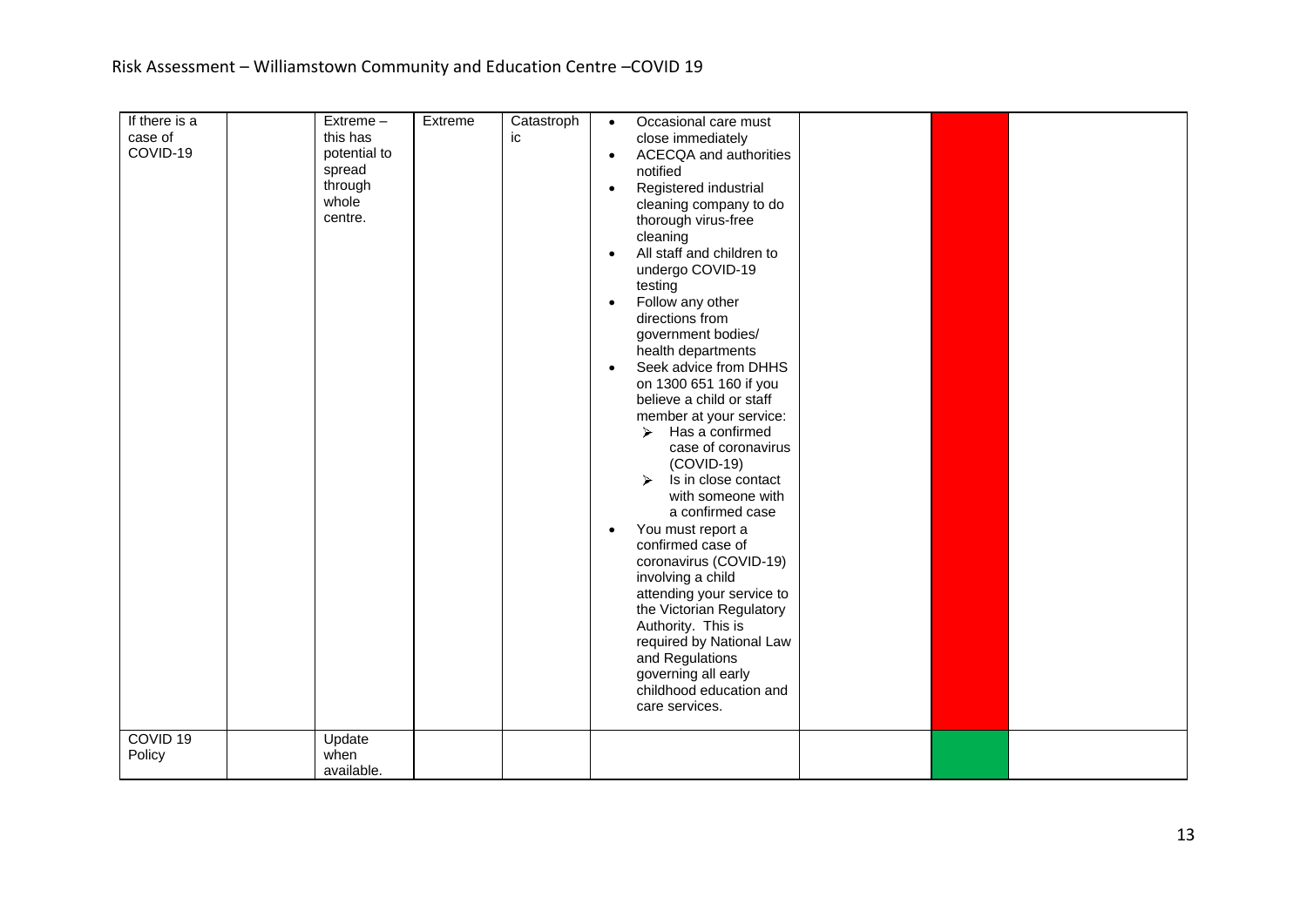This document can be used to identify the level of risk and help to priorities any control measures.

Consider the **consequences** and **likelihood** for each of the identified hazards and use the table to obtain the risk level.

|            |                          |                                                             | <b>Consequences</b>                      |                                                                                       |                                                                                  |                                                                                 |                                                                                         |
|------------|--------------------------|-------------------------------------------------------------|------------------------------------------|---------------------------------------------------------------------------------------|----------------------------------------------------------------------------------|---------------------------------------------------------------------------------|-----------------------------------------------------------------------------------------|
|            |                          |                                                             | $1$ – Insignificant                      | $2 -$ Minor                                                                           | 3 – Moderate                                                                     | 4 – Major                                                                       | 5 – Catastrophic                                                                        |
|            |                          |                                                             | Dealt with by in-house first<br>aid, etc | Medical help needed. Treatment<br>by medical professional/hospital<br>outpatient, etc | Significant non-permanent<br>injury.<br>Overnight hospitalisation<br>(inpatient) | Extensive permanent injury (eg<br>loss of finger/s)<br>Extended hospitalisation | Death.<br>Permanent disabling injury (eg<br>blindness, loss of hand/s,<br>quadriplegia) |
| Likelihood | <b>Almost</b><br>certain | Almost certain to occur in most<br>circumstances            | Moderate (M)                             | High(H)                                                                               | High(H)                                                                          | Extreme (X)                                                                     | Extreme (X)                                                                             |
|            | Likely                   | Likely to occur frequently                                  | Moderate (M)                             | Moderate (M)                                                                          | High(H)                                                                          | Extreme (X)                                                                     | Extreme (X)                                                                             |
|            | <b>Possible</b>          | Possible and likely to occur at<br>some time                | Low (L)                                  | Moderate(M)                                                                           | High(H)                                                                          | High(H)                                                                         | Extreme (X)                                                                             |
|            | Unlikely                 | Unlikely to occur but could<br>happen                       | Low (L)                                  | Low (L)                                                                               | Moderate(M)                                                                      | High (H)                                                                        | High (H)                                                                                |
|            | Rare                     | May occur but only in rare and<br>exceptional circumstances | Low (L)                                  | Low (L)                                                                               | Low (L)                                                                          | Moderate (M)                                                                    | High (H)                                                                                |